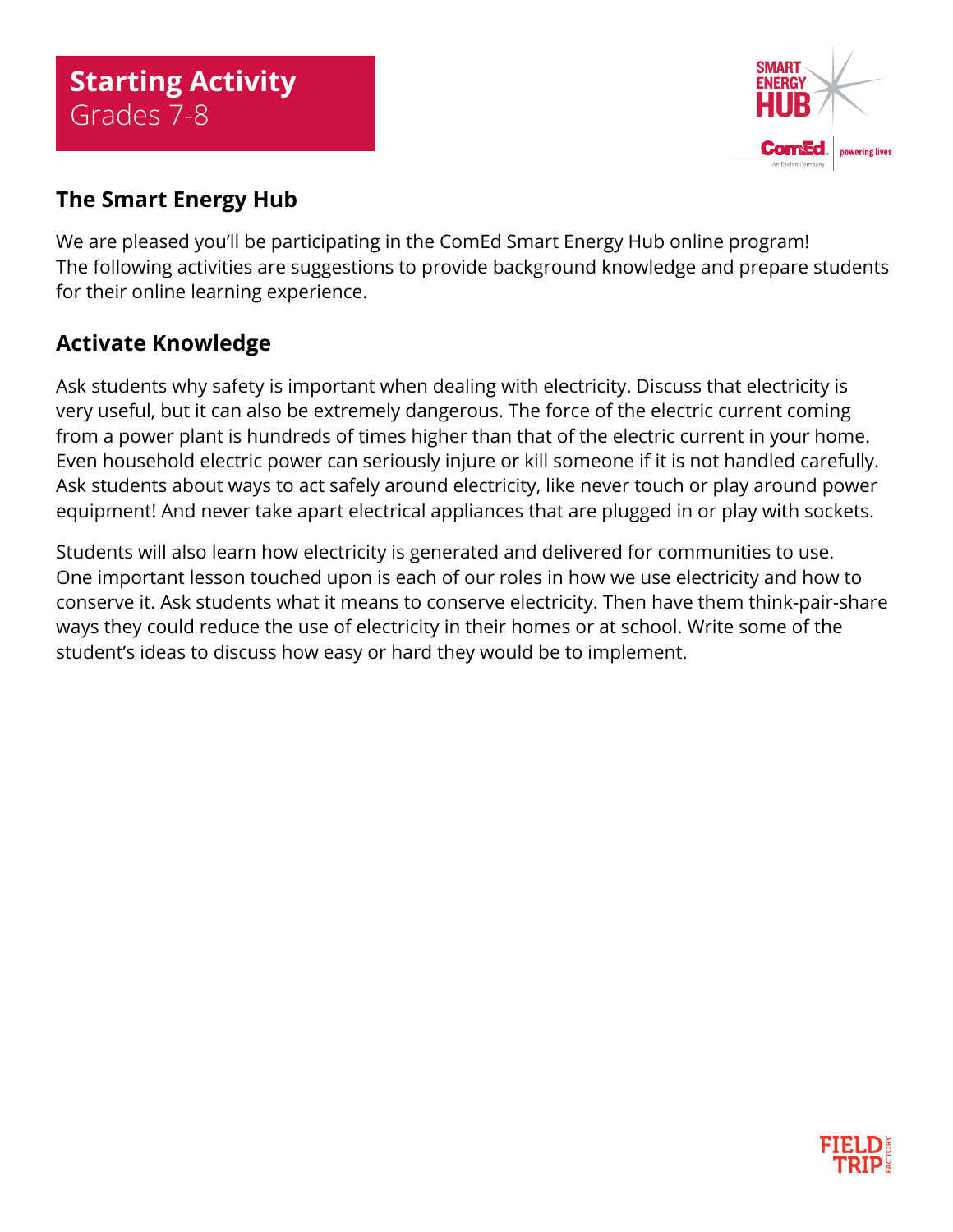

Introduce the following vocabulary to the students. Use the Electricity Vocabulary sheet to have students sketch a picture to help them understand each word.

**Electricity** – a form of energy used to power things like televisions, light bulbs, and computers

**Meter** – an instrument on a building that measures and tells the amount of energy used, including when it was used

**Substation** – a place where the strength of electricity is changed on its way from the power plant to homes, schools, and businesses

**Power lines** – cables that carry electricity from the power plant to homes, schools, and businesses

**Transformer** – a machine that changes the strength of electricity traveling from the power plant to homes, schools, and businesses

**Generator** – a machine that makes electricity using spinning or moving parts

**Circuit** – a loop or path through which electricity flows

**Overhead electrician** – an individual who sets up or fixes power lines

**Smart Grid/Smart Technologies** - The smart grid uses technologies that combine computers with the electrical grid. The computer collects information about the grid so it can detect problems and either automatically fix them or alert someone to fix them. The computer also collects information about how much electricity is being used.